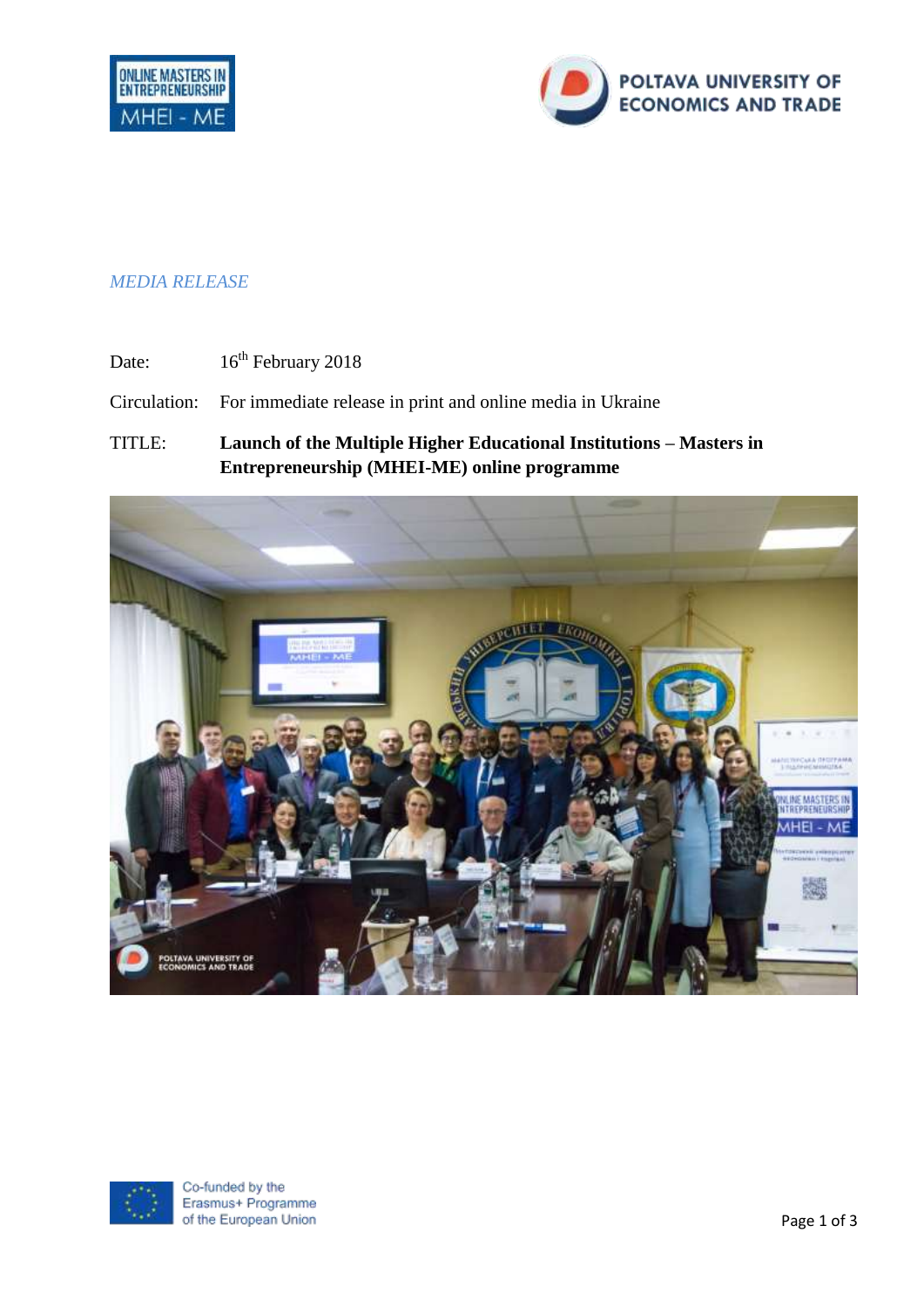



One of the priority directions for reforms in Ukraine is the creation of favorable conditions for entrepreneurship. Creating conditions for business development is a way to attract investments in the economy (both international and Ukrainian), an impetus for the growth of the gross domestic product and living standards of Ukrainian people. The position of Ukraine in the Doing Business rating in the framework for the plan of action implementation in the best practices with high-quality and efficient regulation is reflected by the World Bank Group in the methodology of the Doing Business rating, approved by the Cabinet of Ministers in Ukraine, December 16, 2015, No. 1406 provides for the implementation of a number of reforms in the sphere of development for small and medium enterprises, as well as creation of favorable conditions for business.

The efforts of Poltava University of Economics and Trade under the direction of Rector, Doctor of Historical Sciences, Professor Oleksiy Nestulya in this area are aimed at the formation of modern business education based on the best practices of European universities.

For this goal with the initiative and provision of the vice-rector on scientific and pedagogical work (international relations, international activity, European and Euro-Atlantic integration), Doctor of Economics, Professor Olena Cherniavska, Poltava University of Economics and Trade was included into the consortium of European higher educational institutions for the purpose of creation a joint international master's program in entrepreneurship with the universities of six European countries (Malta, Greece, Hungary, Italy, Slovakia and Ukraine).

"Multiple Higher Educational Institutions – Masters in Entrepreneurship Programme", (MHEI-ME) is a holistic and structured online English language course that meets the requirements of European universities and includes 6 fundamental and 3 specialized modules, professional internship module in one of the consortium countries and two business planning modules. The author collective of Poltava University of Economics and Trade is responsible for the development, implementation and management of the author's module "Fundraising for the launch and growth of small and mediumsized businesses", corresponding blocks of internship modules and business planning. The program is aimed at entrepreneurs and representatives of small and medium-sized businesses with the goal of developing and expanding business, moving from the category of managers to the category of owners.

The Master's program meets international educational standards and received European certification from the National Commission for postgraduate and higher education in Malta (NCFHE).

The importance and quality of the program is acknowledged by the European Union and is supported within Erasmus + KA2: Strategic Partnerships (Erasmus + MHEI-ME (2017-1-MT01- KA203-026960)).

The program was presented on February 16, 2018 in Poltava University of Economics and Trade.